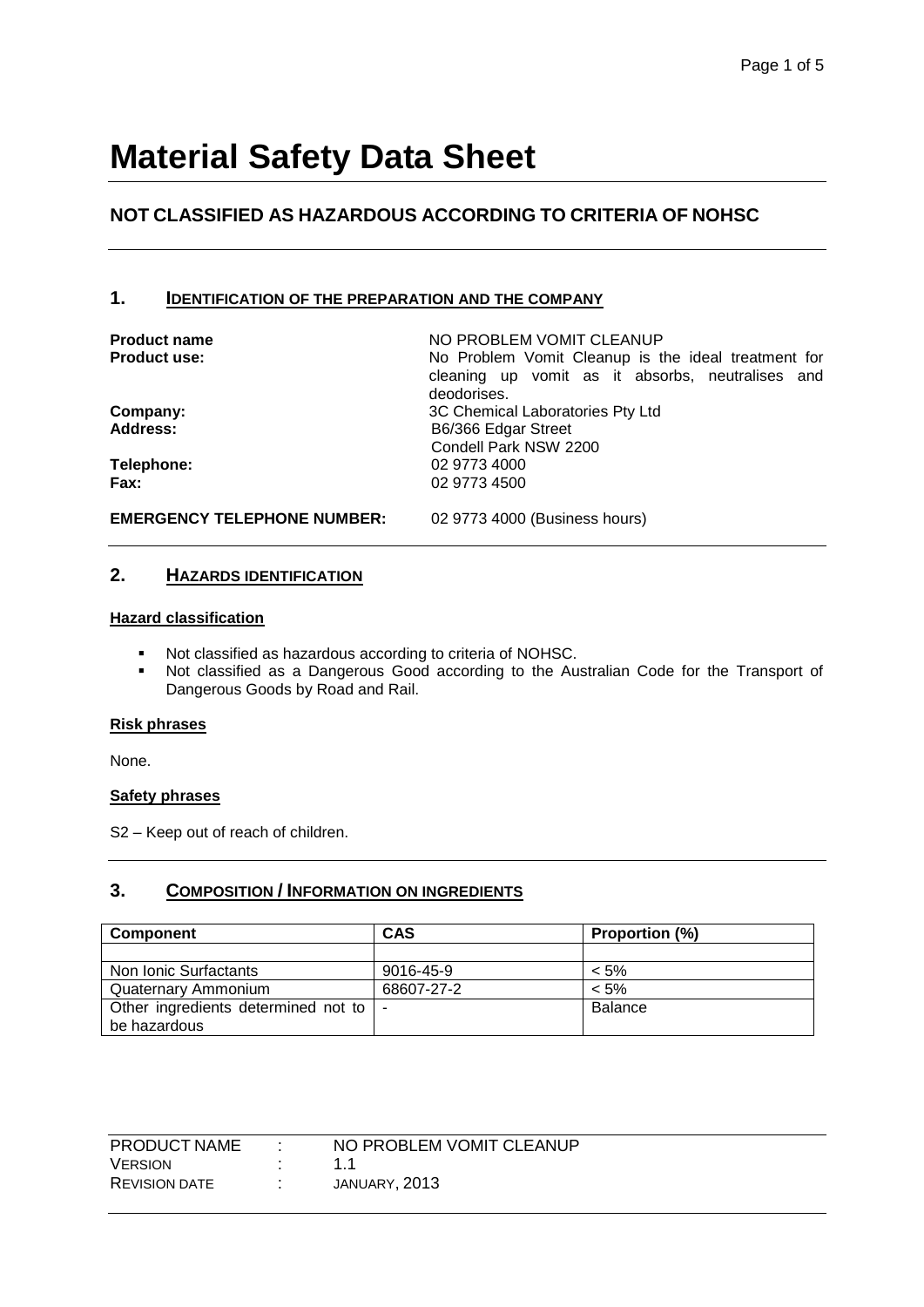# **NOT CLASSIFIED AS HAZARDOUS ACCORDING TO CRITERIA OF NOHSC**

# **4. FIRST AID MEASURES**

| Route of exposure                               |                                                                                                                                                                                                                                    |
|-------------------------------------------------|------------------------------------------------------------------------------------------------------------------------------------------------------------------------------------------------------------------------------------|
| <b>Inhalation</b>                               | Remove victim to fresh air. If symptoms persist seek medical advice.<br>Active constituents are non-volatile.                                                                                                                      |
| Ingestion                                       | Rinse mouth with water. Do NOT induce vomiting. Contact a Poisons<br>Information Centre (Phone 13 1126) or a doctor at once.                                                                                                       |
| Eye contact                                     | If in eyes, hold eyelids apart and flush the eye continuously with running<br>water. Continue flushing until advised to stop by the Poisons<br>Information Centre or a doctor, or for at least 15 minutes. Seek medical<br>advice. |
| <b>Skin contact</b>                             | Remove contaminated clothing. Wash skin with plenty of water. If<br>irritation occurs seek medical advice.                                                                                                                         |
| Advice to doctor<br><b>First aid facilities</b> | Treat symptomatically. May cause eye and skin irritation.<br>Eye wash and normal washroom facilities should be available.                                                                                                          |

## **5. FIRE-FIGHTING MEASURES**

**Specific hazards:** This product is non-combustible.

**Hazardous combustion products:** This product is non-combustible. However, thermal decomposition will result in the release of toxic/irritating fumes including ammonia, hydrochloric acid gas and oxides of carbon and nitrogen.

**Suitable extinguishing media:** This product is non-combustible. Choose a suitable fire extinguisher for the surrounding environment.

**Special protective precautions and equipment for fire-fighters:** Fire-fighter's should wear selfcontained breathing apparatus and full protective clothing. **Hazchem code:** None.

## **6. ACCIDENTAL RELEASE MEASURES**

**Emergency procedures:** This product is non-hazardous and a non-dangerous good. No particular emergency procedures are required.

**Personal precautions:** Clean-up personnel should wear protective clothing as specified in Section 8 of this MSDS.

**Methods and material for containment and cleanup:** Avoid accidents – clean up immediately. Sweep spilled material and collect and seal in drums for disposal. Wash down area with large amounts of water.

| PRODUCT NAME         | NO PROBLEM VOMIT CLEANUP |
|----------------------|--------------------------|
| <b>VERSION</b>       | 11                       |
| <b>REVISION DATE</b> | JANUARY, 2013            |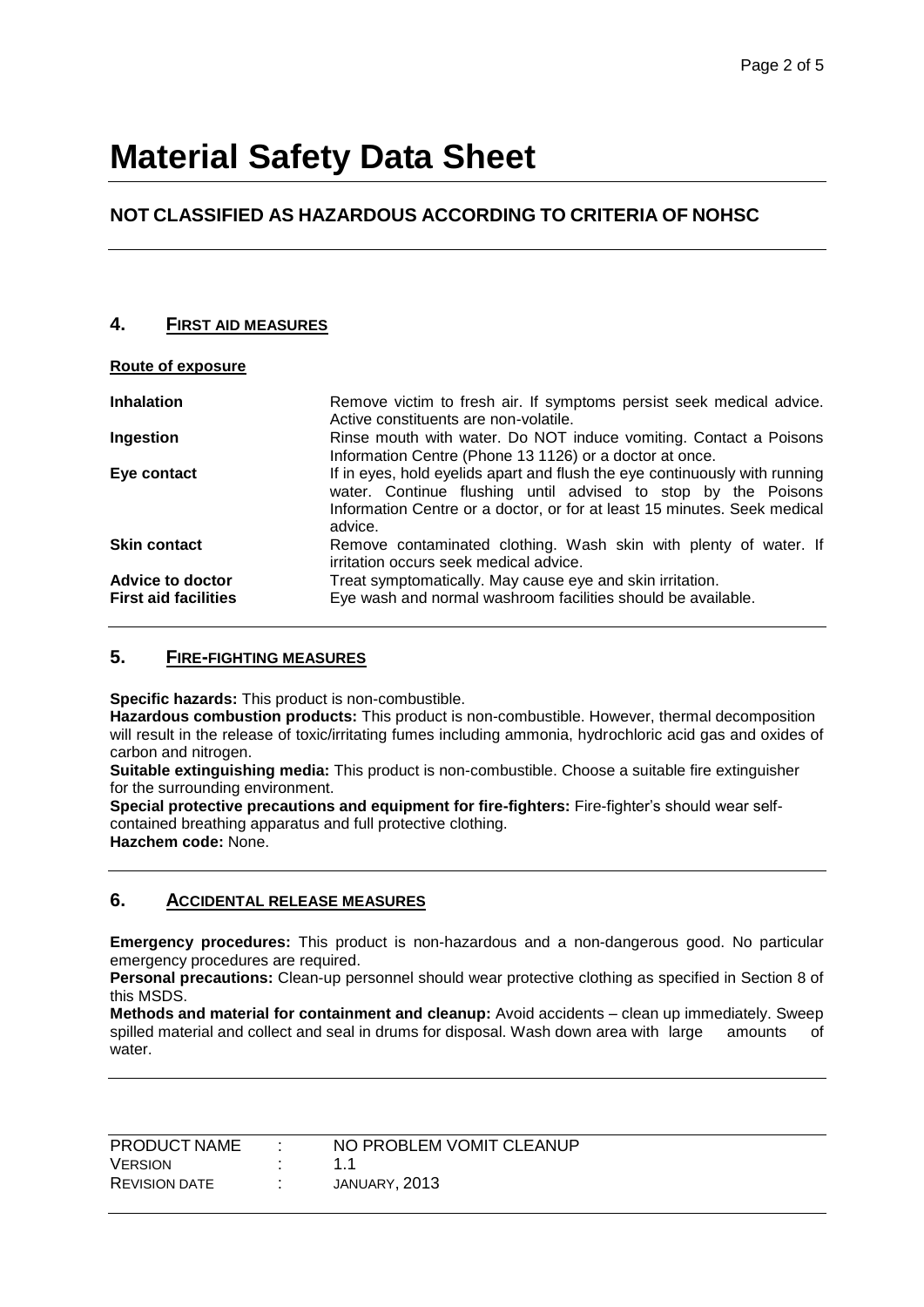# **NOT CLASSIFIED AS HAZARDOUS ACCORDING TO CRITERIA OF NOHSC**

## **7. HANDLING AND STORAGE**

**Handling:** Avoid contact with incompatible materials.

**Storage:** Store in a cool, well-ventilated area away from incompatible materials. **Hygiene:** Avoid contact with eyes and prolonged skin contact. Wash hands before smoking, eating, using the toilet and after use.

# **8. EXPOSURE CONTROLS / PERSONAL PROTECTION**

**Respiratory protection:** Not normally required.

**Eye protection:** Safety glasses with side shields or chemical safety goggles should be worn.

**Hand protection:** Suitable protective gloves (e.g. PVC or rubber) should be worn.

**Body protection:** Appropriate protective clothing should be worn e.g. long-sleeved shirt and pants, overalls, etc.

**Exposure limits:** No NOHSC (National Occupational Health & Safety Commission) exposure limits apply for this product.

**Engineering controls:** Natural ventilation is adequate under normal use. Keep containers closed when not in use.

#### **9. PHYSICAL AND CHEMICAL PROPERTIES**

| Appearance                         | Off white granules.            |
|------------------------------------|--------------------------------|
| Odour                              | Slight fragrance.              |
| рH                                 | Not applicable (solid product) |
| Vapour pressure                    | Not available                  |
| <b>Vapour density</b>              | Not available                  |
| <b>Boiling point</b>               | Not available                  |
| <b>Melting point</b>               | Not available                  |
| <b>Solubility</b>                  | Insoluble                      |
| <b>Specific gravity</b>            | Not available                  |
| <b>Flash point</b>                 | Not applicable                 |
| <b>Flammability limits - lower</b> | Not applicable                 |
| – upper                            | Not applicable                 |
| Ignition temperature               | Not applicable                 |
|                                    |                                |

## **10. STABILITY AND REACTIVITY**

**Chemical stability:** Stable. **Conditions to avoid:** High temperatures and heating. **Incompatible materials:** Strong acids and bases.

| PRODUCT NAME         | NO PROBLEM VOMIT CLEANUP |
|----------------------|--------------------------|
| <b>VERSION</b>       |                          |
| <b>REVISION DATE</b> | JANUARY, 2013            |
|                      |                          |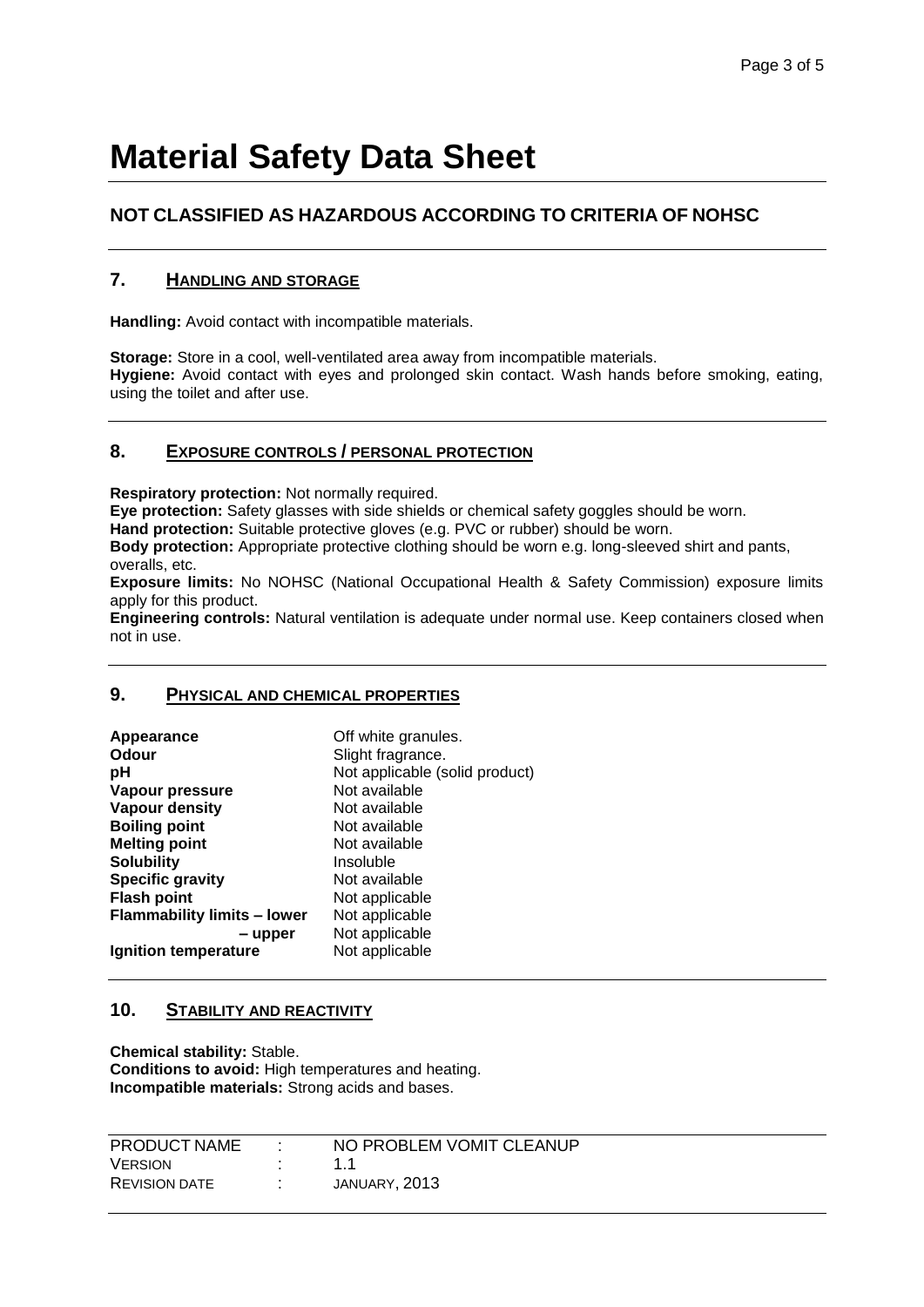# **NOT CLASSIFIED AS HAZARDOUS ACCORDING TO CRITERIA OF NOHSC**

**Hazardous decomposition:** Thermal decomposition will result in the release of toxic/irritating fumes including ammonia, hydrochloric acid gas and oxides of carbon and nitrogen. **Hazardous reactions**: None known.

## **11. TOXICOLOGICAL INFORMATION**

**Toxicology data:** No LD50 data available for this product.

#### **Acute health hazards**

**Ingestion**: Ingestion may irritate the gastric tract causing nausea and vomiting. **Inhalation:** Not normally an inhalation risk due to low volatility at ambient temperatures. Inhalation of vapours generated at elevated temperatures may irritate the respiratory system. **Skin contact:** May cause irritation to sensitive individuals. **Eye contact:** Eye contact may cause irritation

**Chronic health hazards:** No information available. Prolonged or repeated skin contact may cause irritation.

**Other information:** As with any chemical, ingestion, inhalation and prolonged or repeated skin contact should be avoided by good occupational work practice.

## **12. ECOLOGICAL INFORMATION**

**Ecotoxicity:** Not available

**Persistence and degradability:** Not available

**Mobility:** Not available

**Bio-accumulation:** Not available

#### **13. DISPOSAL CONSIDERATIONS**

**Disposal methods and containers:** Dispose of product and empty containers according to relevant local, state and federal government regulations.

**Special precautions for landfill or incineration:** Incineration may lead to the formation of toxic/irritatingincluding ammonia, hydrochloric acid gas and oxides of carbon and nitrogen.

**Other information:** It is the responsibility of the generator of the waste to ensure proper waste classification, transportation and disposal. Classify waste under applicable state and local regulations.

| PRODUCT NAME         | NO PROBLEM VOMIT CLEANUP |
|----------------------|--------------------------|
| <b>VERSION</b>       |                          |
| <b>REVISION DATE</b> | JANUARY, 2013            |